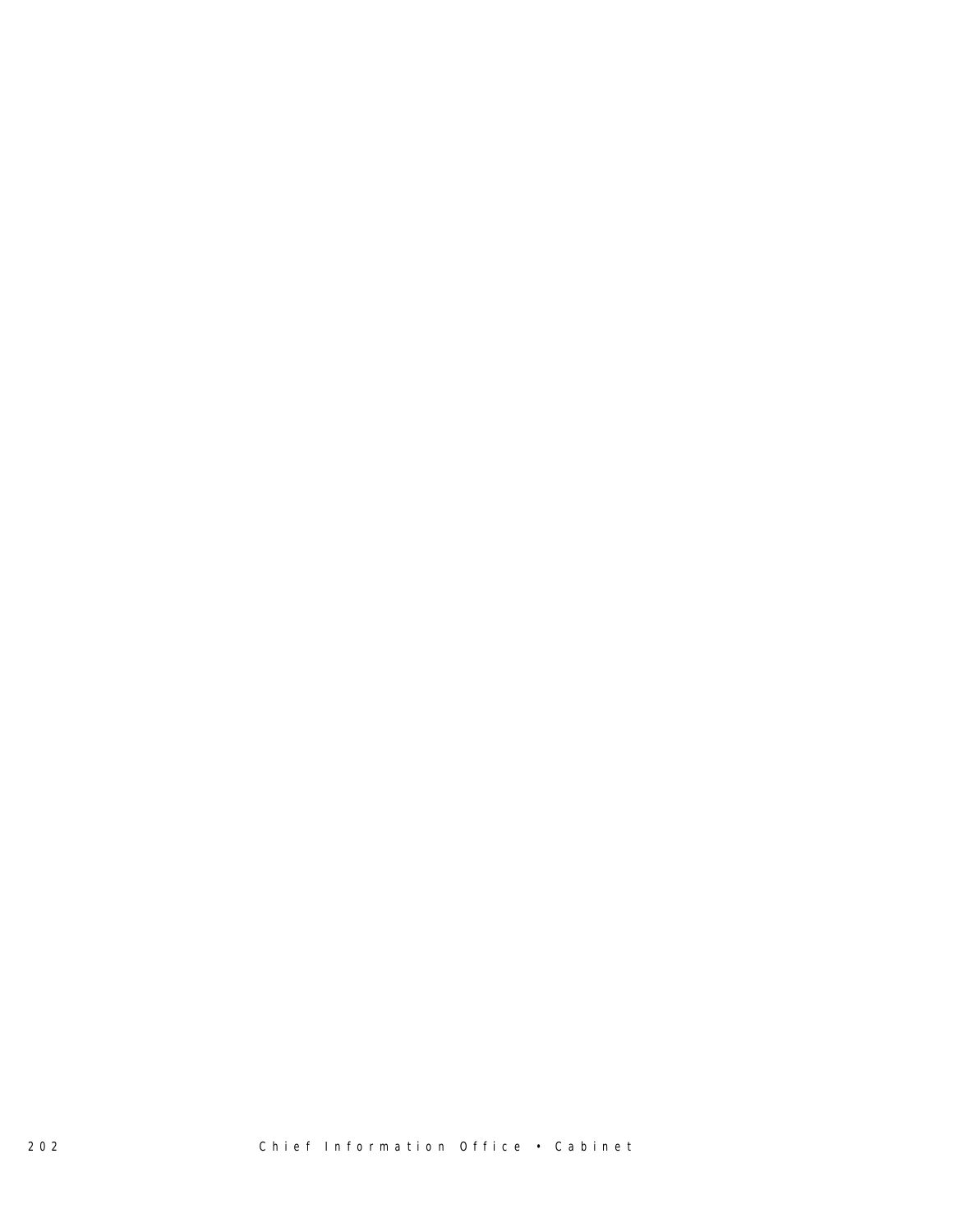# Chief Information Officer

#### *William G. Oates, Chief Information Officer*

#### *Cabinet Mission*

The mission of the Chief Information Officer is to provide systems and technologies that develop and support department personnel with information relative to their operations, support strategic planning, promote effective resource management, enhance customer service and promote internal and external electronic and voice communications.

#### *FY08 Performance Strategies*

- To deliver and support training for City of Boston employees.
- To continue to enhance the City's services and monitor network utilization City-wide.
- To maintain and enhance the PeopleSoft ERP application software.
- To upgrade and operate IBM production systems and ensure their availability.
- To maintain the server environment availability at appropriate levels.
- To assist City departments with telecommunication needs.

| <b>Operating Budget</b> | Program Name                   | Total Actual '05 | Total Actual '06 | <b>Total Approp '07</b> | Total Budget '08 |
|-------------------------|--------------------------------|------------------|------------------|-------------------------|------------------|
|                         | Management Information Systems | 13,267,262       | 14,154,939       | 17,227,356              | 17,384,043       |
|                         | Total                          | 13,267,262       | 14, 154, 939     | 17,227,356              | 17,384,043       |
|                         |                                |                  |                  |                         |                  |
| <b>Capital Budget</b>   | Program Name                   | Total Actual '05 | Total Actual '06 | Total Approp '07        | Total Budget '08 |
|                         | Management Information Systems | 105.274          | 285,375          | 1,221,500               | 5,500,000        |
|                         | Total                          | 105,274          | 285,375          | 1,221,500               | 5,500,000        |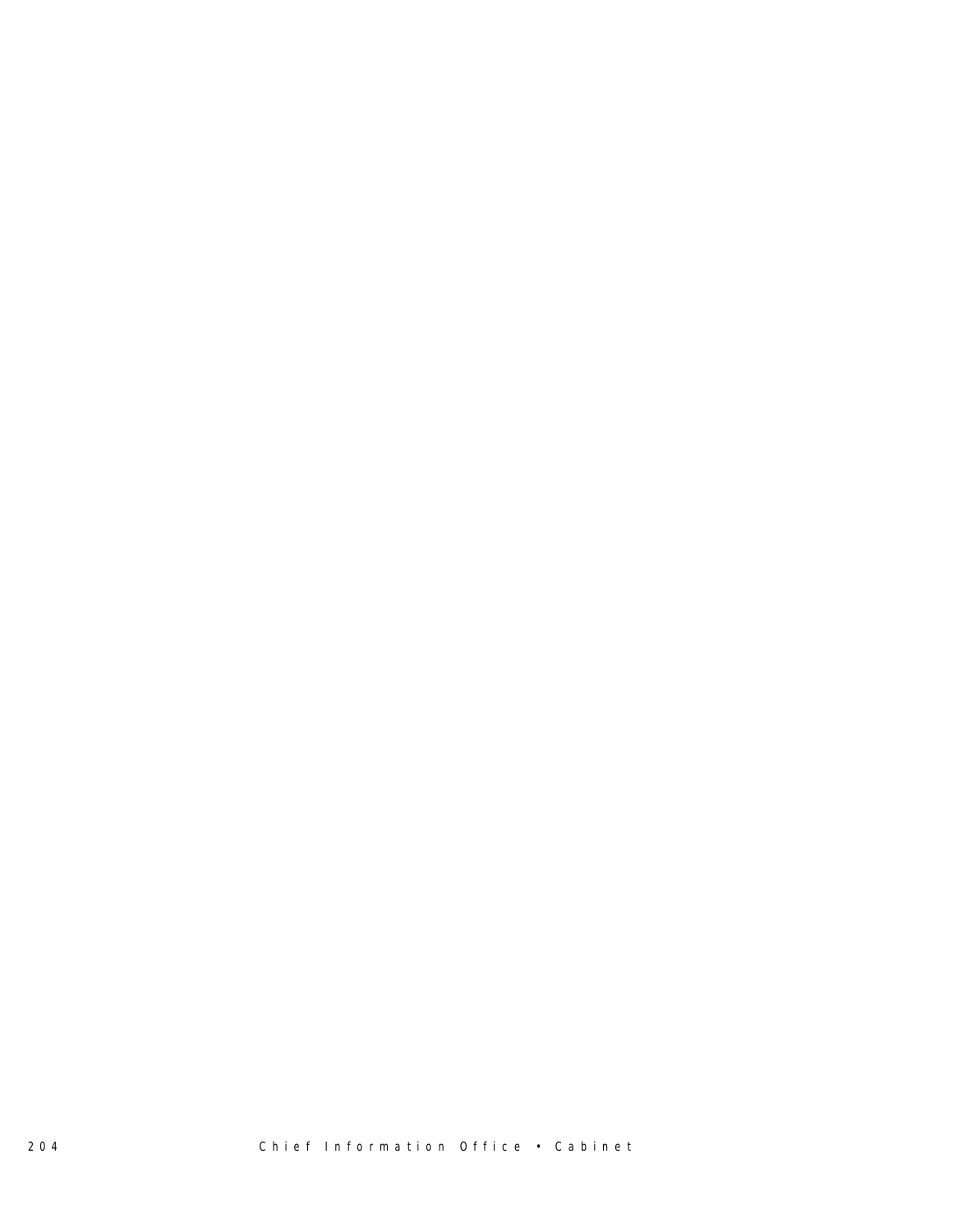# Management & Information Services Operating Budget

### *William G. Oates, Chief Information Officer Appropriation: 149*

#### *Department Mission*

The mission of the Management and Information Services Department is to provide systems and technologies that provide department personnel with information relative to their operations, support strategic planning, promote effective resource management, enhance customer service and promote internal and external electronic and voice communications.

#### *FY08 Performance Strategies*

- To deliver and support training for City of Boston employees.
- To enhance imaging and data capture infrastructure.
- To expand the use of video technology in conjunction with the City's web page.
- To expand the utilization of PUSH-based internet content.
- To continue to enhance the City,s services and monitor network utilization City-wide.
- To implement remote desktop support and automated software distribution.
- To maintain and enhance the PeopleSoft ERP application software.
- To upgrade and operate IBM production systems and ensure their availability.
- To maintain the server environment availability at appropriate levels.
- To assist City departments with telecommunication needs.

| <b>Operating Budget</b>            | Program Name                            | Total Actual '05 | Total Actual '06 | Total Approp '07 | Total Budget '08  |
|------------------------------------|-----------------------------------------|------------------|------------------|------------------|-------------------|
|                                    | Administration                          | 1,070,916        | 607,596          | 878,783          | 2,692,632         |
|                                    | Application Dev & Sys Analysis          | 1,711,458        | 2,162,832        | 2,469,378        | 2,155,337         |
|                                    | eGovernment                             | 505,563          | 686,273          | 773,688          | 1,040,088         |
|                                    | <b>Technical Support &amp; Services</b> | 1,517,493        | 1,464,432        | 1,702,024        | 1,517,626         |
|                                    | <b>BAIS Support</b>                     | 3,693,621        | 5,274,218        | 6,180,234        | 4,399,327         |
|                                    | Operations                              | 2,768,274        | 1,945,154        | 2,741,221        | 2,482,112         |
|                                    | Servers                                 | 891,226          | 945,711          | 1,133,520        | 1,547,013         |
|                                    | <b>Telecommunications</b>               | 798,569          | 769,457          | 920,939          | 1,116,022         |
|                                    | Cable & Video Services                  | 310,144          | 299,263          | 427,569          | 433,883           |
|                                    | <b>Total</b>                            | 13,267,264       | 14, 154, 936     | 17,227,356       | 17,384,040        |
| <b>Selected Service Indicators</b> |                                         | Actual '05       | Actual '06       | Approp '07       | <b>Budget '08</b> |
|                                    | Personnel Services                      | 7,096,974        | 7,663,320        | 8,352,037        | 8,667,382         |
|                                    | Non Personnel                           | 6,170,290        | 6,491,616        | 8,875,319        | 8,716,658         |
|                                    | <b>Total</b>                            | 13,267,264       | 14, 154, 936     | 17,227,356       | 17,384,040        |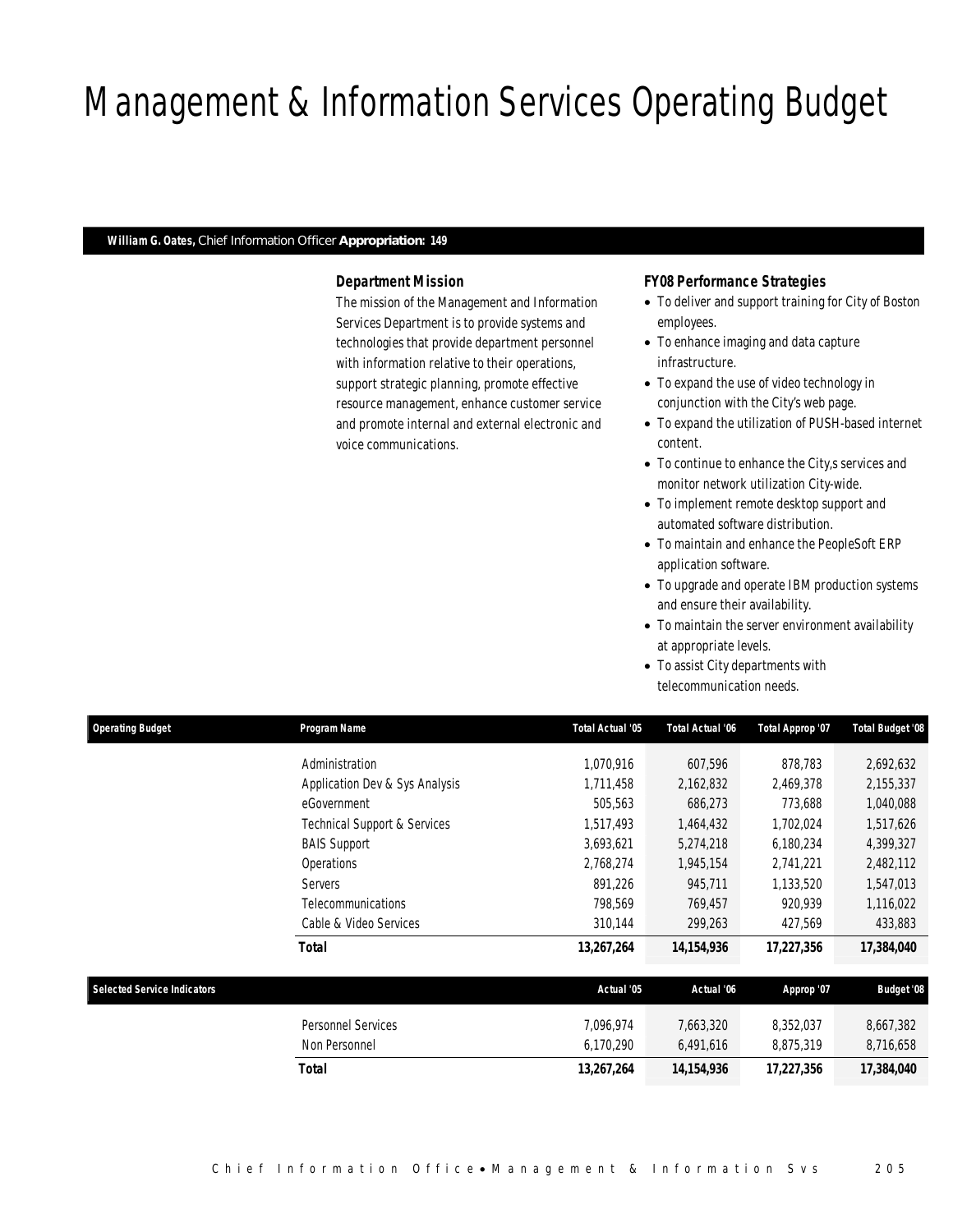# Management & Information Services Operating Budget



### *Description of Services*

The Management Information Systems department provides the infrastructure for voice and data networking and communications citywide. The Department maintains hardware platforms, and supports applications and office automation functionality for all City agencies. Personnel skilled in programming, analysis, hardware and software support, training, communications, and general technology consulting work with user departments on enhancing and maintaining their information systems.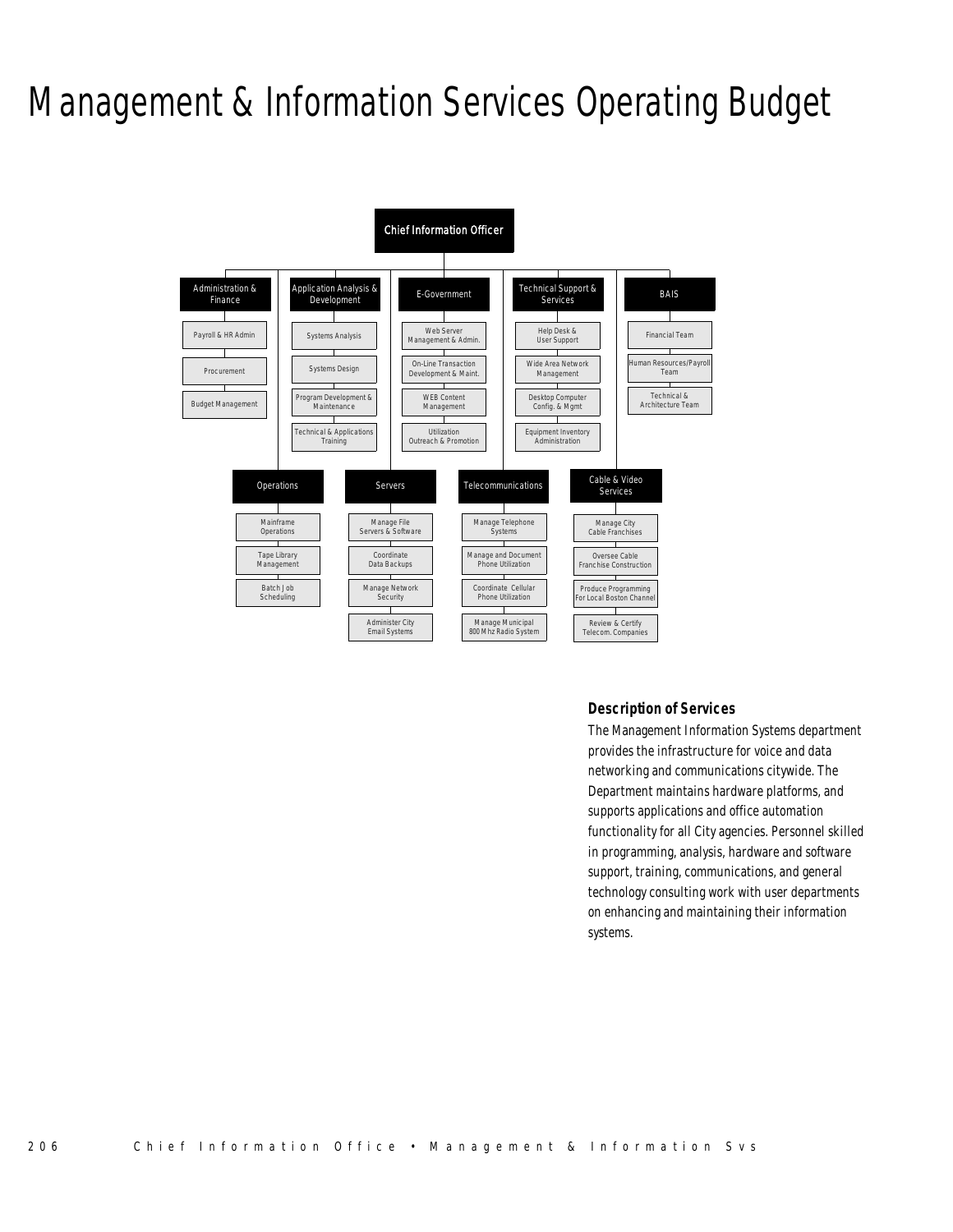# Department History

| <b>Personnel Services</b>       |                                                                                                                                                                                                                                                                                                                   | FY05 Expenditure                                                                                                  | FY06 Expenditure                                                                                               | FY07 Appropriation                                                                                                                  | FY08 Adopted                                                                                                                        | Inc/Dec 07 vs 08                                                                                                               |
|---------------------------------|-------------------------------------------------------------------------------------------------------------------------------------------------------------------------------------------------------------------------------------------------------------------------------------------------------------------|-------------------------------------------------------------------------------------------------------------------|----------------------------------------------------------------------------------------------------------------|-------------------------------------------------------------------------------------------------------------------------------------|-------------------------------------------------------------------------------------------------------------------------------------|--------------------------------------------------------------------------------------------------------------------------------|
|                                 | 51000 Permanent Employees<br>51100 Emergency Employees<br>51200 Overtime<br>51600 Unemployment Compensation<br>51700 Workers' Compensation<br><b>Total Personnel Services</b>                                                                                                                                     | 6.925.699<br>13,552<br>157,723<br>$\theta$<br>$\mathbf{0}$<br>7,096,974                                           | 7.369.502<br>274<br>291,606<br>0<br>1,938<br>7,663,320                                                         | 8,184,287<br>$\overline{0}$<br>167,750<br>0<br>$\overline{0}$<br>8,352,037                                                          | 8,499,632<br>0<br>167,750<br>0<br>$\Omega$<br>8,667,382                                                                             | 315,345<br>$\mathbf{0}$<br>$\overline{0}$<br>$\overline{0}$<br>$\Omega$<br>315,345                                             |
| <b>Contractual Services</b>     |                                                                                                                                                                                                                                                                                                                   | FY05 Expenditure                                                                                                  | FY06 Expenditure                                                                                               | FY07 Appropriation                                                                                                                  | FY08 Adopted                                                                                                                        | Inc/Dec 07 vs 08                                                                                                               |
|                                 | 52100 Communications<br>52200 Utilities<br>52300 Contracted Ed Services<br>52400 Snow Removal<br>52500 Garbage/Waste Removal<br>52600 Repairs Buildings & Structures<br>52700 Repairs & Service of Equipment<br>52800 Transportation of Persons<br>52900 Contracted Services<br><b>Total Contractual Services</b> | 203,759<br>$\Omega$<br>$\Omega$<br>$\Omega$<br>$\Omega$<br>$\theta$<br>576,148<br>3,111<br>2,283,238<br>3,066,256 | 202,399<br>0<br>$\Omega$<br>$\mathbf{0}$<br>$\theta$<br>$\theta$<br>491,919<br>9,349<br>2,489,183<br>3,192,850 | 184,724<br>$\overline{0}$<br>$\overline{0}$<br>$\overline{0}$<br>0<br>$\overline{0}$<br>563,751<br>23,500<br>2,395,565<br>3,167,540 | 219,175<br>0<br>$\overline{0}$<br>$\overline{0}$<br>$\overline{0}$<br>$\overline{0}$<br>620,677<br>49,000<br>3,308,179<br>4.197.031 | 34,451<br>$\mathbf{0}$<br>$\overline{0}$<br>$\Omega$<br>$\overline{0}$<br>$\Omega$<br>56,926<br>25,500<br>912,614<br>1,029,491 |
| <b>Supplies &amp; Materials</b> |                                                                                                                                                                                                                                                                                                                   | FY05 Expenditure                                                                                                  | FY06 Expenditure                                                                                               | FY07 Appropriation                                                                                                                  | FY08 Adopted                                                                                                                        | Inc/Dec 07 vs 08                                                                                                               |
|                                 | 53000 Auto Energy Supplies<br>53200 Food Supplies<br>53400 Custodial Supplies<br>53500 Med, Dental, & Hosp Supply<br>53600 Office Supplies and Materials<br>53700 Clothing Allowance<br>53800 Educational Supplies & Mat<br>53900 Misc Supplies & Materials<br><b>Total Supplies &amp; Materials</b>              | 681<br>$\Omega$<br>0<br>$\Omega$<br>56,864<br>$\theta$<br>$\Omega$<br>46,659<br>104,204                           | 859<br>45<br>$\overline{0}$<br>$\mathbf{0}$<br>55,087<br>$\mathbf{0}$<br>$\Omega$<br>51,709<br>107,700         | 1,520<br>$\mathbf{0}$<br>$\boldsymbol{0}$<br>$\Omega$<br>67,000<br>$\overline{0}$<br>$\Omega$<br>48,775<br>117,295                  | 1,202<br>0<br>$\overline{0}$<br>0<br>59,900<br>$\mathbf 0$<br>$\Omega$<br>66,520<br>127,622                                         | $-318$<br>$\mathbf{0}$<br>$\Omega$<br>$\overline{0}$<br>$-7,100$<br>$\mathbf{0}$<br>$\Omega$<br>17,745<br>10,327               |
| <b>Current Chgs &amp; Oblig</b> |                                                                                                                                                                                                                                                                                                                   | FY05 Expenditure                                                                                                  | FY06 Expenditure                                                                                               | FY07 Appropriation                                                                                                                  | FY08 Adopted                                                                                                                        | Inc/Dec 07 vs 08                                                                                                               |
|                                 | 54300 Workers' Comp Medical<br>54400 Legal Liabilities<br>54500 Aid To Veterans<br>54600 Current Charges H&I<br>54700 Indemnification<br>54900 Other Current Charges<br>Total Current Chgs & Oblig                                                                                                                | $\mathbf{0}$<br>$\Omega$<br>0<br>0<br>$\Omega$<br>2,542,324<br>2,542,324                                          | 1,984<br>$\Omega$<br>$\mathbf{0}$<br>0<br>$\theta$<br>2,790,492<br>2,792,476                                   | $\boldsymbol{0}$<br>$\overline{0}$<br>$\boldsymbol{0}$<br>$\overline{0}$<br>$\Omega$<br>5,228,141<br>5,228,141                      | $\mathbf 0$<br>$\overline{0}$<br>0<br>0<br>0<br>3,917,141<br>3,917,141                                                              | $\mathbf{0}$<br>$\overline{0}$<br>$\Omega$<br>$\mathbf{0}$<br>$\Omega$<br>$-1,311,000$<br>$-1,311,000$                         |
| Equipment                       |                                                                                                                                                                                                                                                                                                                   | FY05 Expenditure                                                                                                  | FY06 Expenditure                                                                                               | FY07 Appropriation                                                                                                                  | FY08 Adopted                                                                                                                        | Inc/Dec 07 vs 08                                                                                                               |
|                                 | 55000 Automotive Equipment<br>55400 Lease/Purchase<br>55600 Office Furniture & Equipment<br>55900 Misc Equipment<br><b>Total Equipment</b>                                                                                                                                                                        | $\mathbf{0}$<br>168,003<br>$\theta$<br>289,503<br>457,506                                                         | $\mathbf{0}$<br>61,108<br>$\Omega$<br>337,482<br>398,590                                                       | $\mathbf{0}$<br>109,638<br>$\Omega$<br>252,705<br>362,343                                                                           | 0<br>224,948<br>$\Omega$<br>249,916<br>474,864                                                                                      | 0<br>115,310<br>$\Omega$<br>$-2,789$<br>112,521                                                                                |
| <b>Other</b>                    |                                                                                                                                                                                                                                                                                                                   | FY05 Expenditure                                                                                                  | FY06 Expenditure                                                                                               | FY07 Appropriation                                                                                                                  | FY08 Adopted                                                                                                                        | Inc/Dec 07 vs 08                                                                                                               |
|                                 | 56200 Special Appropriation<br>57200 Structures & Improvements<br>58000 Land & Non-Structure<br><b>Total Other</b>                                                                                                                                                                                                | $\theta$<br>$\theta$<br>$\mathbf{0}$<br>0                                                                         | $\boldsymbol{0}$<br>$\mathbf 0$<br>0<br>0                                                                      | $\boldsymbol{0}$<br>0<br>0<br>0                                                                                                     | $\boldsymbol{0}$<br>0<br>0<br>0                                                                                                     | 0<br>$\mathbf 0$<br>0<br>0                                                                                                     |
|                                 | <b>Grand Total</b>                                                                                                                                                                                                                                                                                                | 13,267,264                                                                                                        | 14,154,936                                                                                                     | 17,227,356                                                                                                                          | 17,384,040                                                                                                                          | 156,684                                                                                                                        |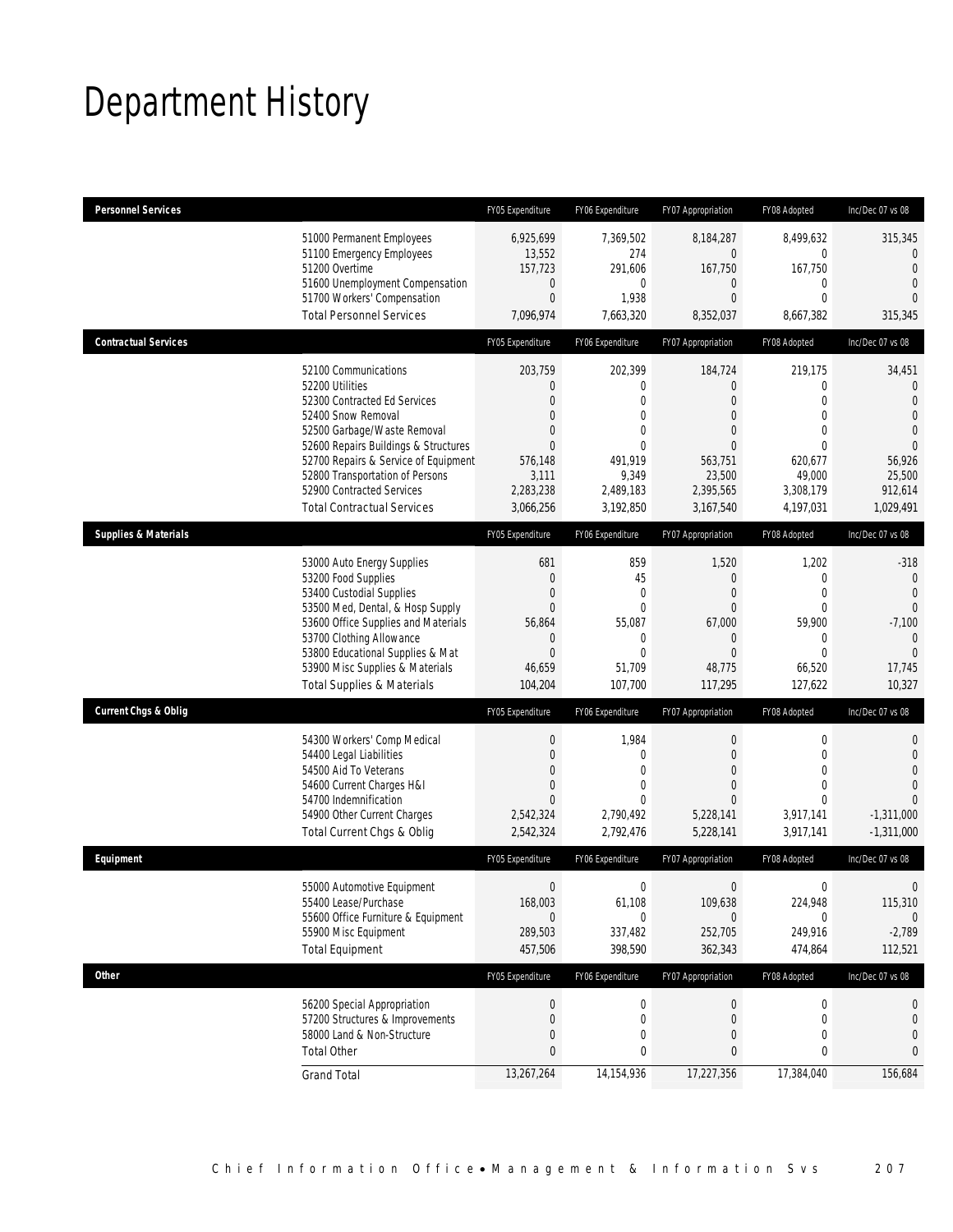# Department Personnel

| Title                           | Union<br>Code   | Grade           | Position | FY08 Salary | Title                         | Union<br>Code   | Grade | Position | FY08 Salary |
|---------------------------------|-----------------|-----------------|----------|-------------|-------------------------------|-----------------|-------|----------|-------------|
|                                 |                 |                 |          |             |                               |                 |       |          |             |
| Dir Of Mis                      | CDH             | <b>NG</b>       | 1.00     | 150,824     | Exec Asst (Obpe)              | EXM             | 10    | 1.00     | 92,885      |
| Supv-Stat Mach Op&Vtl Stat(Dpu  | SU4             | 15              | 1.00     | 53,671      | Exec Asst (Asn)               | <b>EXM</b>      | 10    | 1.00     | 92,885      |
| Data Proc Equip Tech (Mis/Dpu   | SU <sub>4</sub> | 15              | 12.00    | 588,399     | Sr Data Proc Systems Anl I    | SE <sub>1</sub> | 09    | 1.00     | 84,171      |
| Mgmt_Analyst                    | SU <sub>4</sub> | 15              | 1.00     | 40,639      | Sr Data Proc Sys Analyst      | SE <sub>1</sub> | 08    | 27.00    | 1,911,785   |
| Exec Asst (Mgmt Info Svcs)      | EXM             | 14              | 5.00     | 557,606     | Manager-Data Proc(Netwk Spec) | SE <sub>1</sub> | 08    | 2.00     | 149,636     |
| Sr Computer Operator            | SU <sub>4</sub> | 13              | 1.00     | 43.695      | Sr Employee Development Asst  | SE <sub>1</sub> | 08    | 1.00     | 75.717      |
| Head Clerk                      | SU <sub>4</sub> | 12              | 1.00     | 38.951      | Sr Admin An (Asd/Cable)       | SE <sub>1</sub> | 08    | 2.00     | 156.715     |
| Exec Asst(Management Serv, Asd) | EXM             | 12              | 1.00     | 102,326     | Data Proc Sys Analyst 1       | SE <sub>1</sub> | 07    | 2.00     | 134,545     |
| Exec.Assistant                  | SE <sub>1</sub> | 12              | 1.00     | 100,320     | PrinResearchAnalyst           | SE <sub>1</sub> | 06    | 1.00     | 65,222      |
| Prin Dp Sys Anl-DP              | SE <sub>1</sub> | 11              | 10.00    | 905,386     | DP Sys Anl                    | SE <sub>1</sub> | 06    | 15.00    | 898,494     |
| Sr Data Proc Sys AnI(Ads/Dpu)   | SE <sub>1</sub> | 10              | 16.00    | 1,366,469   | Manager-DataProcessing        | SE <sub>1</sub> | 06    | 1.00     | 65,222      |
| Prin Data Proc Systems Analyst  | SE <sub>1</sub> | 10              | 2.00     | 175,474     | ManagementAnalyst(Asd/Admin)  | SE <sub>1</sub> | 06    | 1.00     | 65,222      |
| Data Proc Proj Mgr (Asn Svc)    | SE <sub>1</sub> | 10 <sup>°</sup> | 2.00     | 174.782     | Adm Assistant                 | SE <sub>1</sub> | 04    | 1.00     | 50,400      |
|                                 |                 |                 |          |             | AsstManager-DataProcessing    | SE <sub>1</sub> | 04    | 10.00    | 533,618     |
|                                 |                 |                 |          |             | Total                         |                 |       | 120      | 8,675,059   |

| <b>Salary Savings</b>        | $-204,748$ |
|------------------------------|------------|
|                              |            |
| Chargebacks                  | $-110,636$ |
| Other                        | 139,960    |
| <b>Differential Payments</b> |            |
| <b>Adjustments</b>           |            |
|                              |            |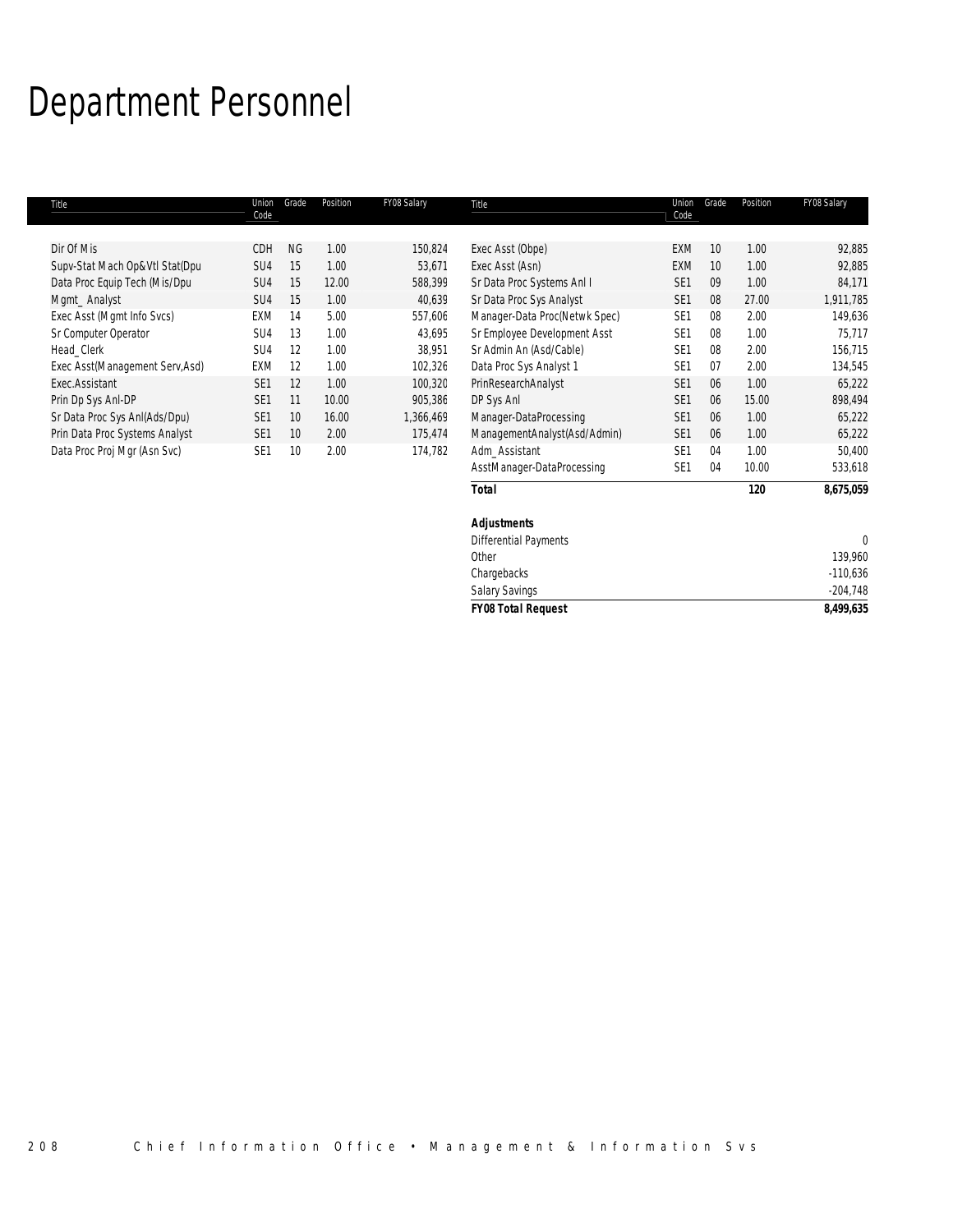# Program 1. Administration

### *Marie Donovan, Manager Organization: 149100*

#### *Program Description*

The Administration Program provides support services to the other MIS programs including contract processing, accounts payable, payroll and personnel work, budget monitoring and preparation. The program is also charged with general office administration and upkeep responsibilities.

- To review and update business continuity/disaster recovery plans for MIS and other City departments.
- To provide administrative and human resource support to all department operations.

| <b>Selected Service Indicators</b>  | Actual '05         | Actual '06         | Approp '07         | <b>Budget '08</b>   |
|-------------------------------------|--------------------|--------------------|--------------------|---------------------|
| Personnel Services<br>Non Personnel | 380.747<br>690.169 | 403.137<br>204.459 | 431.501<br>447.282 | 841,390<br>,851,242 |
| Total                               | 1,070,916          | 607,596            | 878,783            | 2,692,632           |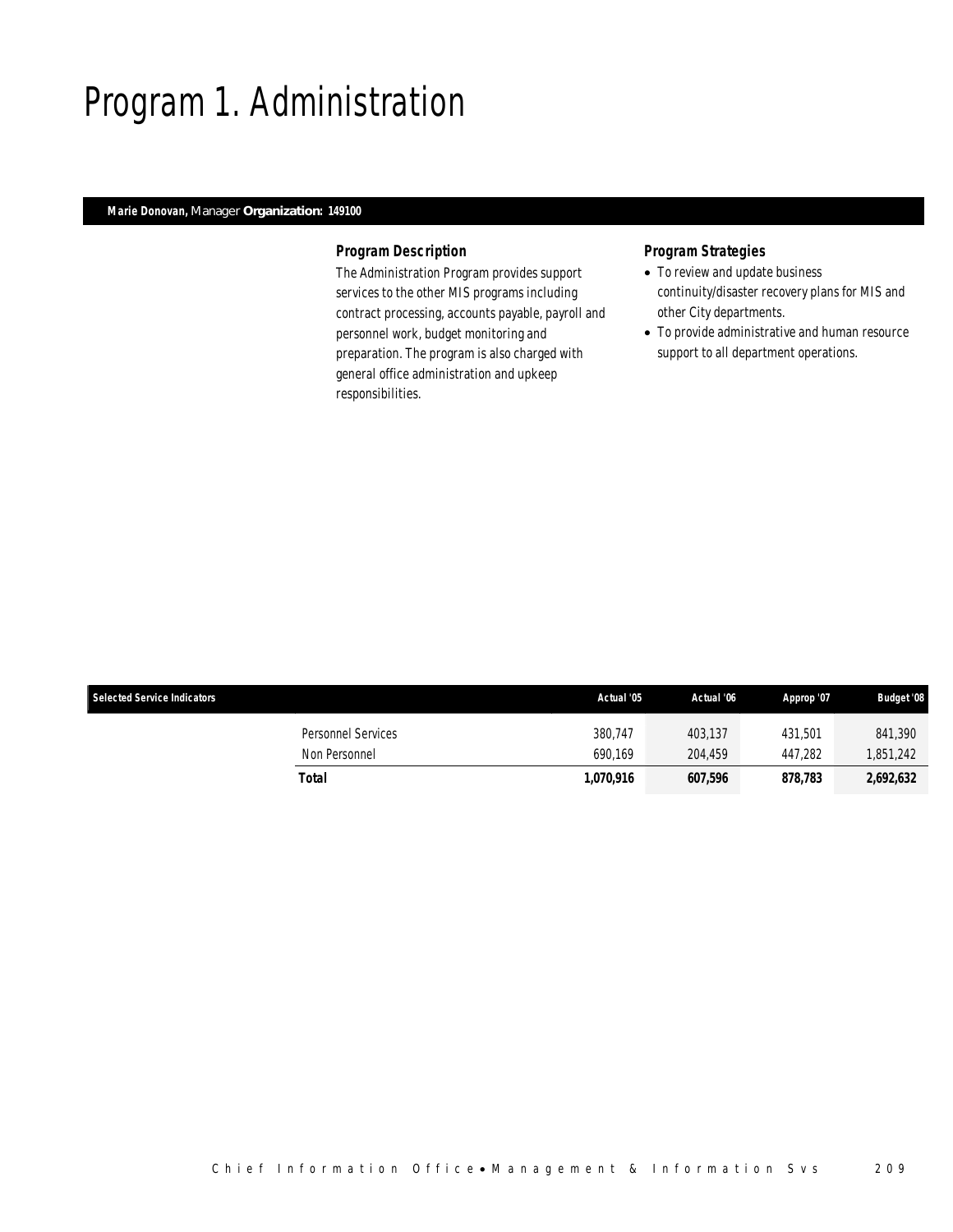# Program 2. Application Development & System Analysis

### *Robert O'Donnell, Manager Organization: 149200*

#### *Program Description*

This program is responsible for all aspects of systems analysis and application development and maintenance. Staff in this program area analyze business needs, develop program designs and code/modify computer systems to address user department needs related to information systems and departmental business functions.

- To deliver and support training for City of Boston employees.
- To maintain and modernize existing City-wide legacy applications.
- To enhance the City of Boston's document imaging and management infrastructure

| <b>Performance Measures</b>        |                                                             | Actual '05 | Actual '06 | Projected '07 | Target '08        |
|------------------------------------|-------------------------------------------------------------|------------|------------|---------------|-------------------|
|                                    | Number of software issues resolved with vendor              | 25         | 34         | 26            |                   |
|                                    | Number of Steering Committee meetings held                  | 13         | 12         | 11            |                   |
|                                    | On-line and automated forms created                         | 47         | 41         | 37            | 40                |
|                                    | Program modifications completed                             | 293        | 366        | 234           | 200               |
|                                    | Requests for assistance responded to within 2<br>weeks      | 600        | 575        | 546           |                   |
|                                    | Departments implementing document imaging<br>and management |            |            |               | 12                |
| <b>Selected Service Indicators</b> |                                                             | Actual '05 | Actual '06 | Approp '07    | <b>Budget '08</b> |
|                                    | <b>Personnel Services</b>                                   | 942,813    | 1,031,477  | 1,219,745     | 1,391,361         |
|                                    | Non Personnel                                               | 768,645    | 1,131,355  | 1,249,633     | 763,976           |
|                                    | <b>Total</b>                                                | 1,711,458  | 2,162,832  | 2,469,378     | 2,155,337         |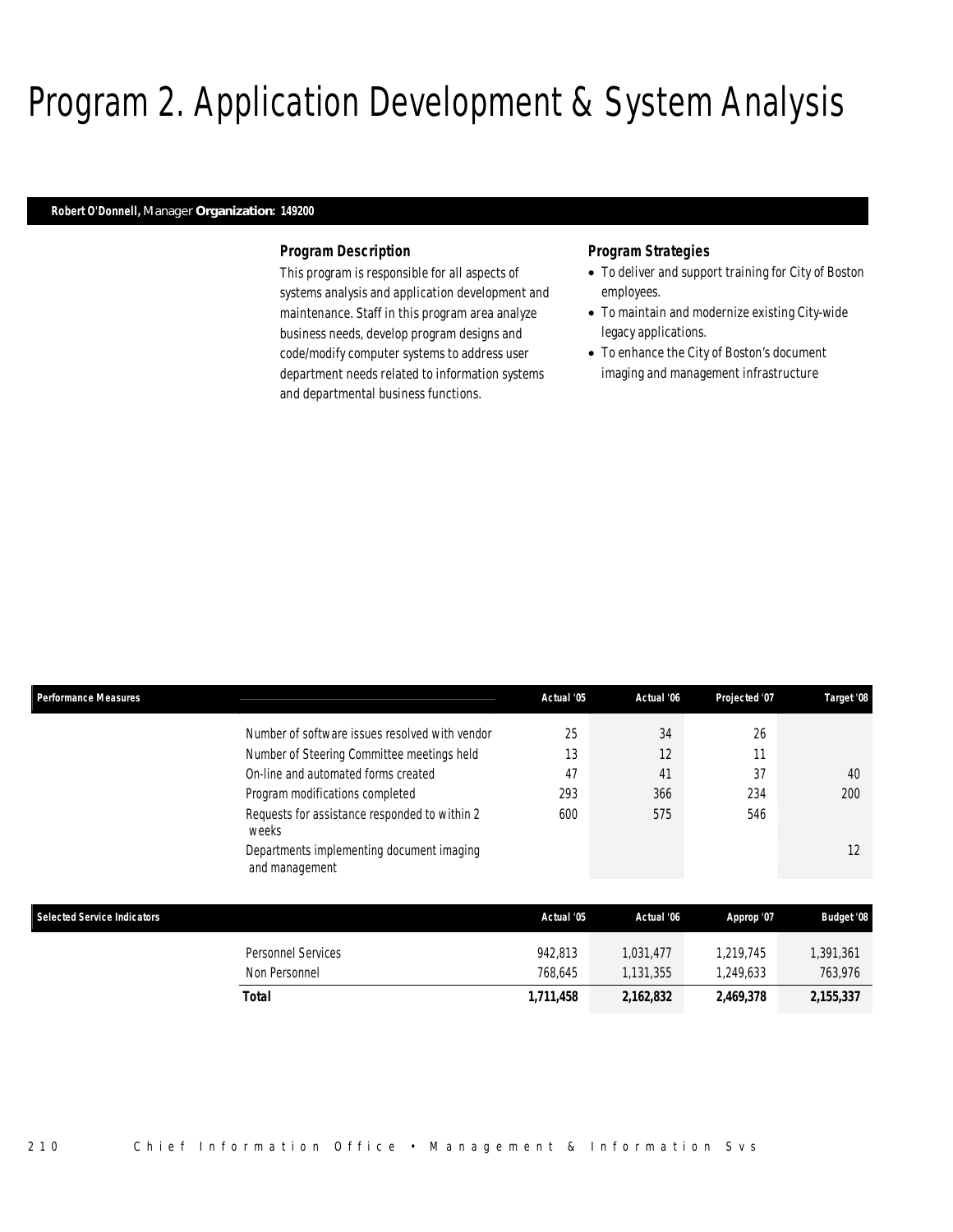## Program 3. eGovernment

### *Rajesh Pareek, Manager Organization: 149300*

### *Program Description*

This program area provides enterprise level coordination of new and existing information technologies available for use by qualifying agencies. This includes city departments, quasipublic agencies, community-based organizations and non-profits.

### *Program Strategies*

• To promote and oversee internet technology utilization city-wide.

| <b>Performance Measures</b>                               | Actual '05        | Actual '06         | Projected '07      | Target '08         |
|-----------------------------------------------------------|-------------------|--------------------|--------------------|--------------------|
| New applications<br>User sessions to the City's web sites | 30<br>5,700,000   | 22<br>7,540,874    | 19<br>8,610,962    | 7,000,000          |
| <b>Selected Service Indicators</b>                        | Actual '05        | Actual '06         | Approp '07         | <b>Budget</b> '08  |
| <b>Personnel Services</b><br>Non Personnel                | 434,963<br>70.600 | 472,358<br>213,915 | 464,656<br>309,032 | 576,832<br>463,256 |
| <b>Total</b>                                              | 505,563           | 686,273            | 773,688            | 1,040,088          |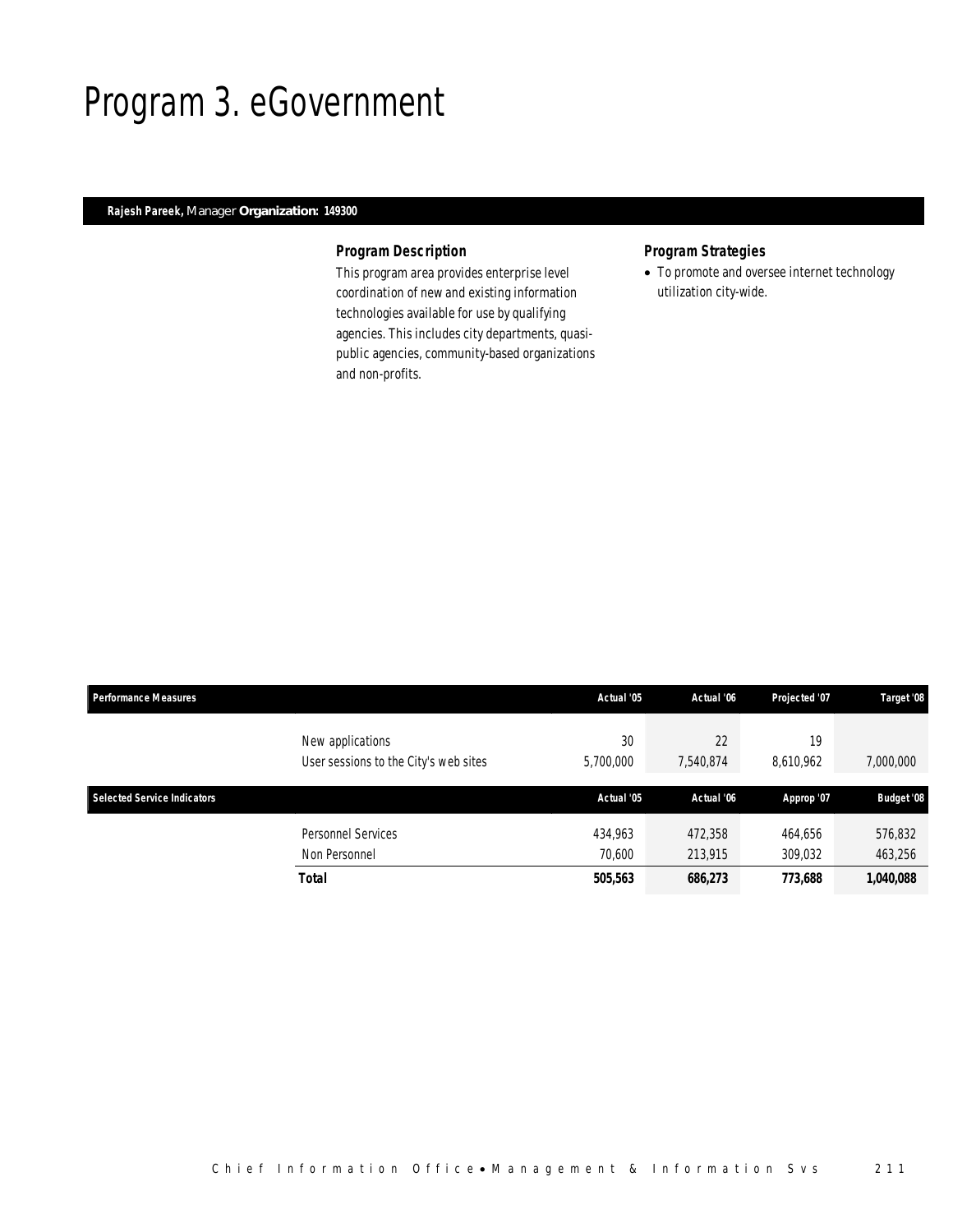## Program 4. Technical Support & Services

### *John Malinsky, Manager Organization: 149400*

#### *Program Description*

Technical Support and Services is the primary contact point for any technology request made to the department. Requests for service are tracked to closure and reported on the level of customer satisfaction. This area also includes wide-area network support for all city departments.

- To implement remote desktop support and automated software distribution.
- To provide installation and support of City of Boston approved hardware and software.
- To track the number of viruses.
- To ensure customer satisfaction in all categories of technical service.
- To provide desktop support as required.

| <b>Performance Measures</b>        |                                                         | Actual '05 | Actual '06 | Projected '07 | Target '08        |
|------------------------------------|---------------------------------------------------------|------------|------------|---------------|-------------------|
|                                    | % of desktops enabled for remote desktop<br>support     |            |            |               | 99%               |
|                                    | Desktop systems upgraded                                | 393        | 557        | 315           |                   |
|                                    | Number of viruses detected                              |            |            | 61,557        | 50,000            |
|                                    | Technical assistance calls received and<br>responded to | 7,419      | 8,804      | 11,869        | 10,000            |
|                                    | % of customer support services rated good or<br>better  |            |            |               | 95%               |
| <b>Selected Service Indicators</b> |                                                         | Actual '05 | Actual '06 | Approp '07    | <b>Budget '08</b> |
|                                    | <b>Personnel Services</b>                               | 1,192,893  | 1,273,900  | 1,315,251     | 1,342,553         |
|                                    | Non Personnel                                           | 324,600    | 190,532    | 386,773       | 175,073           |
|                                    | <b>Total</b>                                            | 1,517,493  | 1,464,432  | 1,702,024     | 1,517,626         |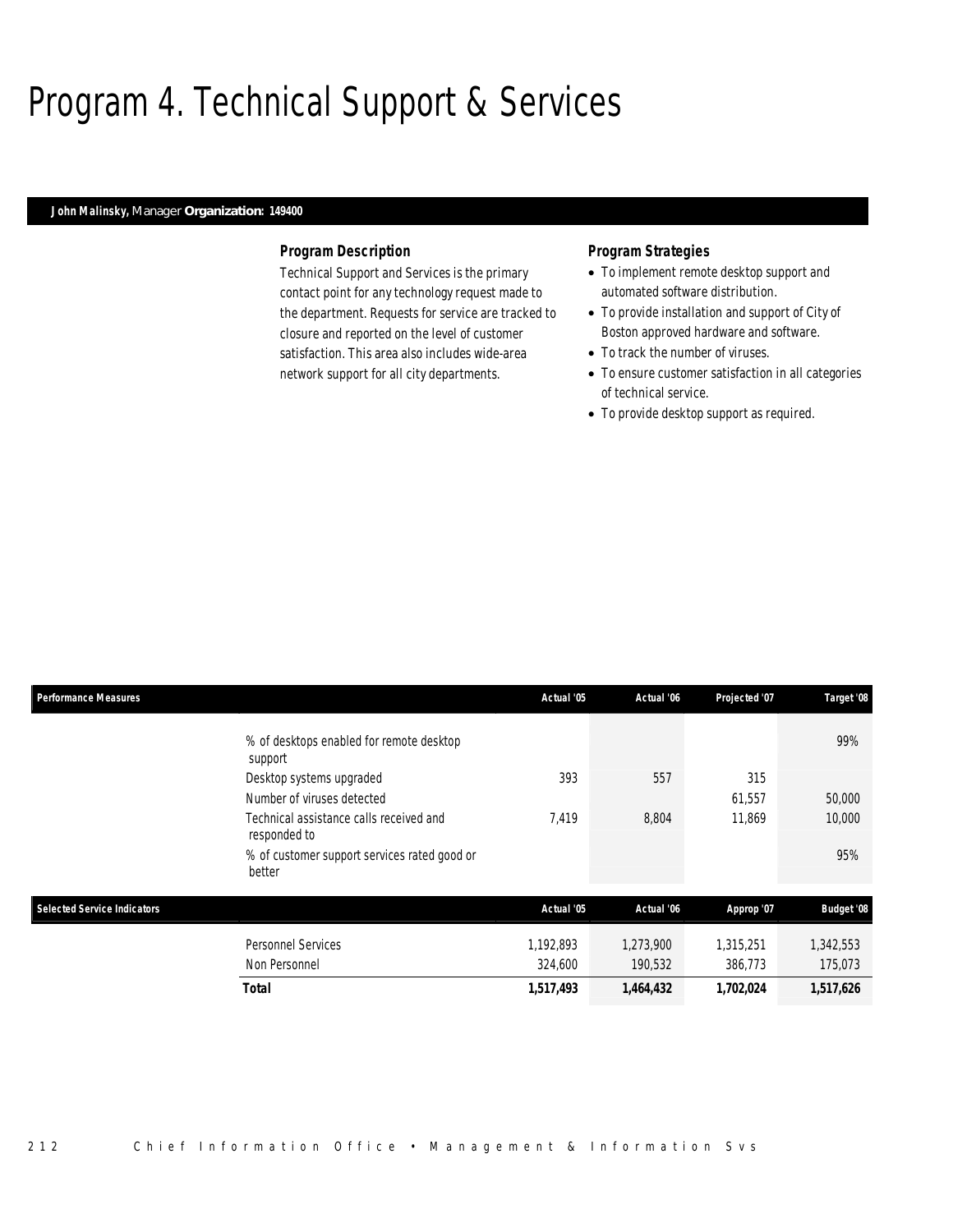## Program 5. BAIS Support

### *Patricia Murphy, Manager Organization: 149500*

#### *Program Description*

The BAIS program is responsible for the management, modification and maintenance of the PeopleSoft ERP software used for city-wide financials, payroll and human resource support functions. Staff in this program assist departments in identifying opportunities to improve administrative processes through the utilization of automated administrative systems.

- To ensure operational needs are met through PeopleSoft.
- To maintain and enhance the PeopleSoft ERP application software.
- To provide assistance to department users of the BAIS.

| <b>Performance Measures</b>        |                                                                                                                                                                                                                                       | Actual '05             | Actual '06             | Projected '07             | Target '08              |
|------------------------------------|---------------------------------------------------------------------------------------------------------------------------------------------------------------------------------------------------------------------------------------|------------------------|------------------------|---------------------------|-------------------------|
|                                    | Calls for BAIS assistance responded to<br>Improve application availability to end users<br>Number of BAIS applications<br>enhancement/business process improvements<br>User assistance requests addressed/resolved<br>within 24 hours | 682                    | 605                    | 2.393<br>99%<br>19<br>92% | 300<br>98%<br>25<br>90% |
| <b>Selected Service Indicators</b> |                                                                                                                                                                                                                                       | Actual '05             | Actual '06             | Approp '07                | <b>Budget '08</b>       |
|                                    | <b>Personnel Services</b><br>Non Personnel                                                                                                                                                                                            | 2.047.273<br>1.646.348 | 2.307.812<br>2.966.406 | 2.596.967<br>3.583.267    | 2,310,925<br>2,088,402  |
|                                    | Total                                                                                                                                                                                                                                 | 3,693,621              | 5,274,218              | 6,180,234                 | 4,399,327               |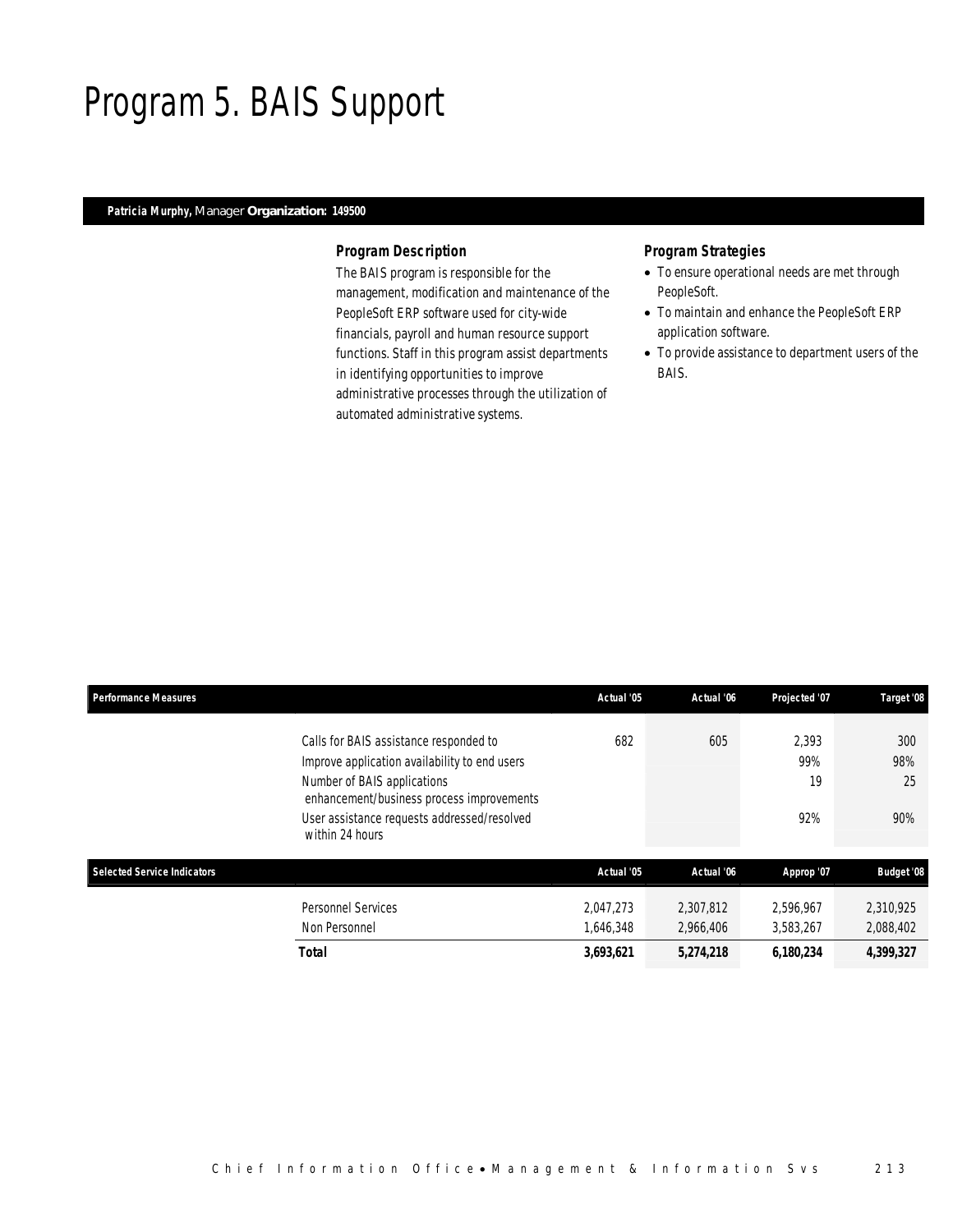## Program 6. Operations

### *John Malinsky, Manager Organization: 149600*

#### *Program Description*

The Operations Program is charged with the day to day care of the City's major computer systems and architectures. Responsibilities include input, output, backup and archiving on a 24 hour, 365 day per year basis.

#### *Program Strategies*

- To process PeopleSoft/BAIS transactions.
- To operate critical production systems and ensure their peak-time availability.

|                                    | Major system availability<br>Pages of reports and special forms produced<br>PeopleSoft availability | 99%<br>5,688,313 | 100%<br>5,542,679 | 99%<br>5,864,821 | 4,500,000<br>100% |
|------------------------------------|-----------------------------------------------------------------------------------------------------|------------------|-------------------|------------------|-------------------|
|                                    |                                                                                                     |                  |                   |                  |                   |
| <b>Selected Service Indicators</b> |                                                                                                     | Actual '05       | Actual '06        | Approp '07       | <b>Budget '08</b> |
|                                    | Personnel Services                                                                                  | 865,247          | 888,902           | 987,814          | 938,867           |
|                                    | Non Personnel                                                                                       | ,903,027         | 1,056,252         | 1,753,407        | 1,543,245         |

*Total 2,768,274 1,945,154 2,741,221 2,482,112* 

*Performance Measures Actual '05 Actual '06 Projected '07 Target '08*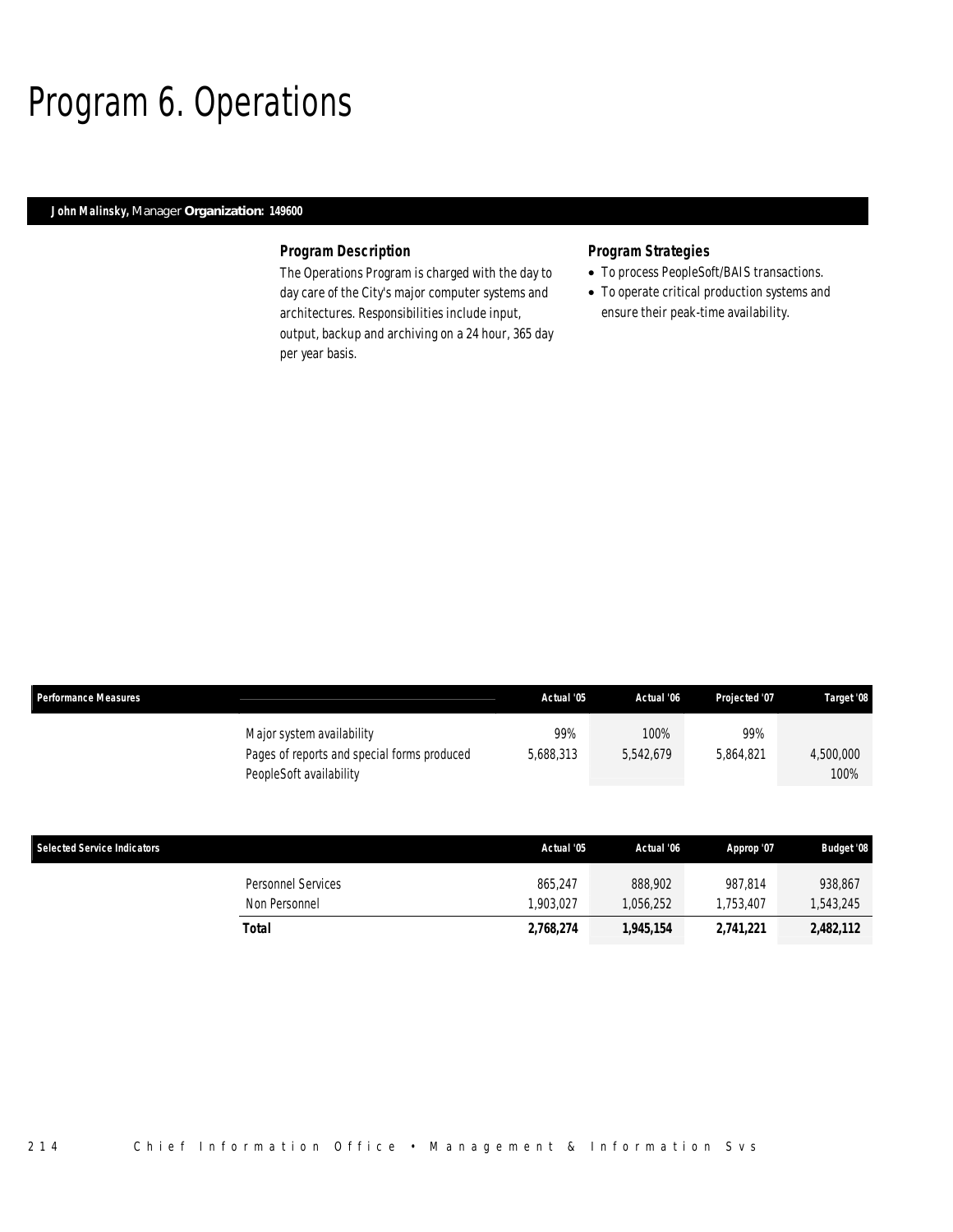## Program 7. Servers

### *Kai Yuen, Manager Organization: 149700*

### *Program Description*

The Server Program configures, maintains and expands the City's various database and general purpose file servers and manages security configurations across all hardware platforms. This program also manages, maintains and configures the City's storage area network and robotic tape library.

- To maintain the server environment availability at appropriate levels.
- To upgrade and maintain server software at appropriate levels.

| <b>Performance Measures</b> |                                                                                  | Actual '05 | Actual '06 | Projected '07 | Target '08        |
|-----------------------------|----------------------------------------------------------------------------------|------------|------------|---------------|-------------------|
|                             | Server environment availability<br>Servers maintained at current software levels | 99%<br>31  | 98%<br>69  | 99%<br>123    | 100%<br>75        |
| Selected Service Indicators |                                                                                  | Actual '05 | Actual '06 | Approp '07    | <b>Budget '08</b> |
|                             | <b>Personnel Services</b>                                                        | 647,005    | 678,420    | 695.890       | 611,754           |
|                             | Non Personnel                                                                    | 244.221    | 267,291    | 437,630       | 935,259           |
|                             | Total                                                                            | 891,226    | 945,711    | 1,133,520     | 1,547,013         |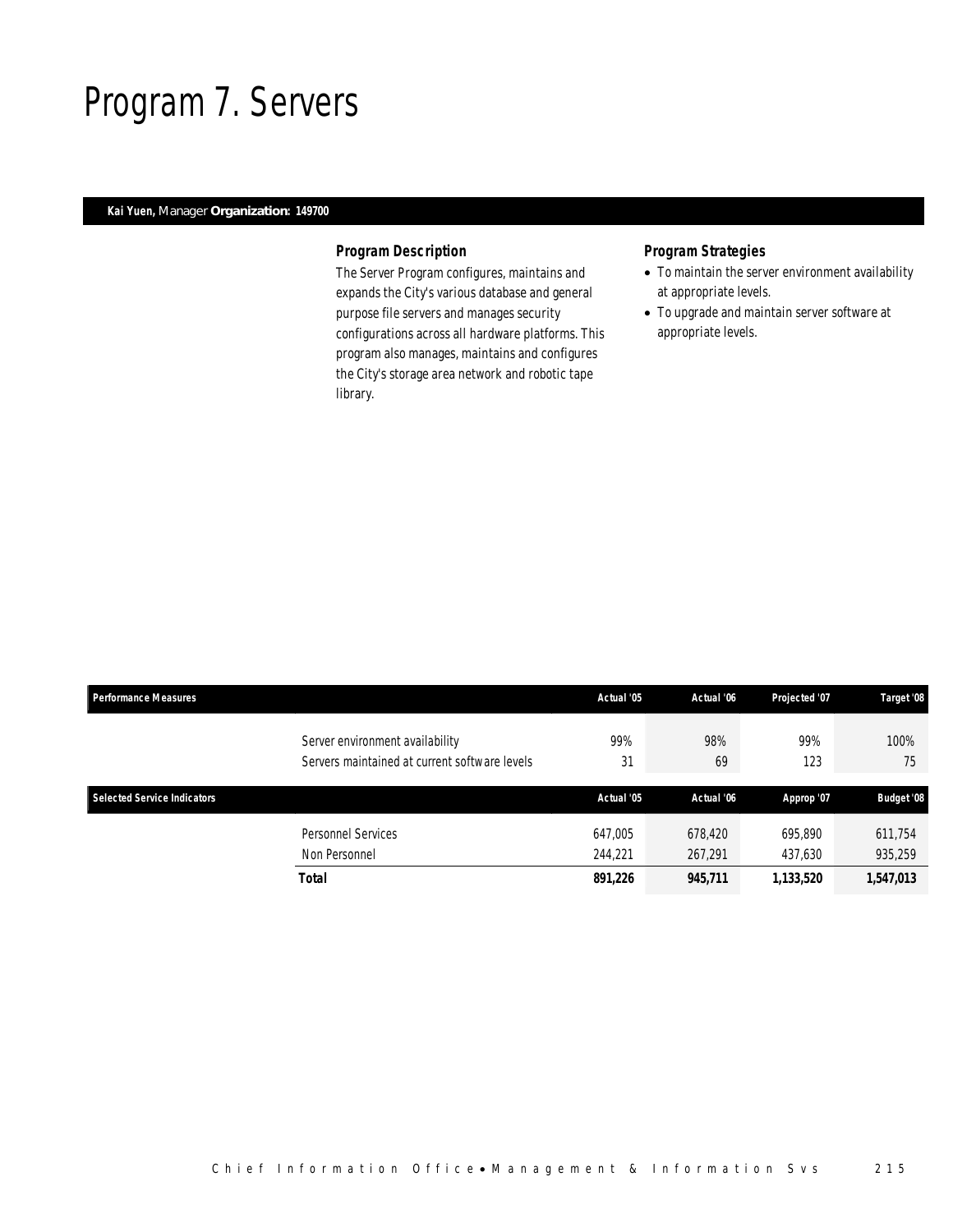## Program 8. Telecommunications

### *Ann Roper Quinn, Manager Organization: 149800*

#### *Program Description*

The Telecommunications Program maintains the City of Boston telecommunications infrastructure (wireless, voice and data). Responsibilities include premise wiring, network components, carrier-based services, network management and billing.

- To assist City departments with telecommunication needs.
- To assist with planning moves and changes of City departments.
- To manage citywide cell phone services and utilization.
- To plan for the implementation of a City Fiber Optic Network.
- To process vendor payments for telecom services in a timely manner.

| <b>Performance Measures</b>        |                                                                   | Actual '05 | Actual '06 | Projected '07 | Target '08        |
|------------------------------------|-------------------------------------------------------------------|------------|------------|---------------|-------------------|
|                                    | Calls for service responded to within 24 hours                    | 2.698      | 2,357      | 3.894         | 1,550             |
|                                    | Number of buildings converted to Fiber Network                    | 66         | 25         |               | 130               |
|                                    | Phones managed                                                    | 10.128     | 10,069     | 10.085        | 10.200            |
|                                    | Relocations and moves planned and conducted                       | 28         | 18         | 15            | 12                |
|                                    | Vendor payments for telecomm services<br>processed within 30 days | 37         | 36         | 28            | 84                |
| <b>Selected Service Indicators</b> |                                                                   | Actual '05 | Actual '06 | Approp '07    | <b>Budget '08</b> |
|                                    | <b>Personnel Services</b>                                         | 311,479    | 325,171    | 346,664       | 354,019           |
|                                    | Non Personnel                                                     | 487,090    | 444.286    | 574.275       | 762,003           |
|                                    | Total                                                             | 798,569    | 769,457    | 920,939       | 1,116,022         |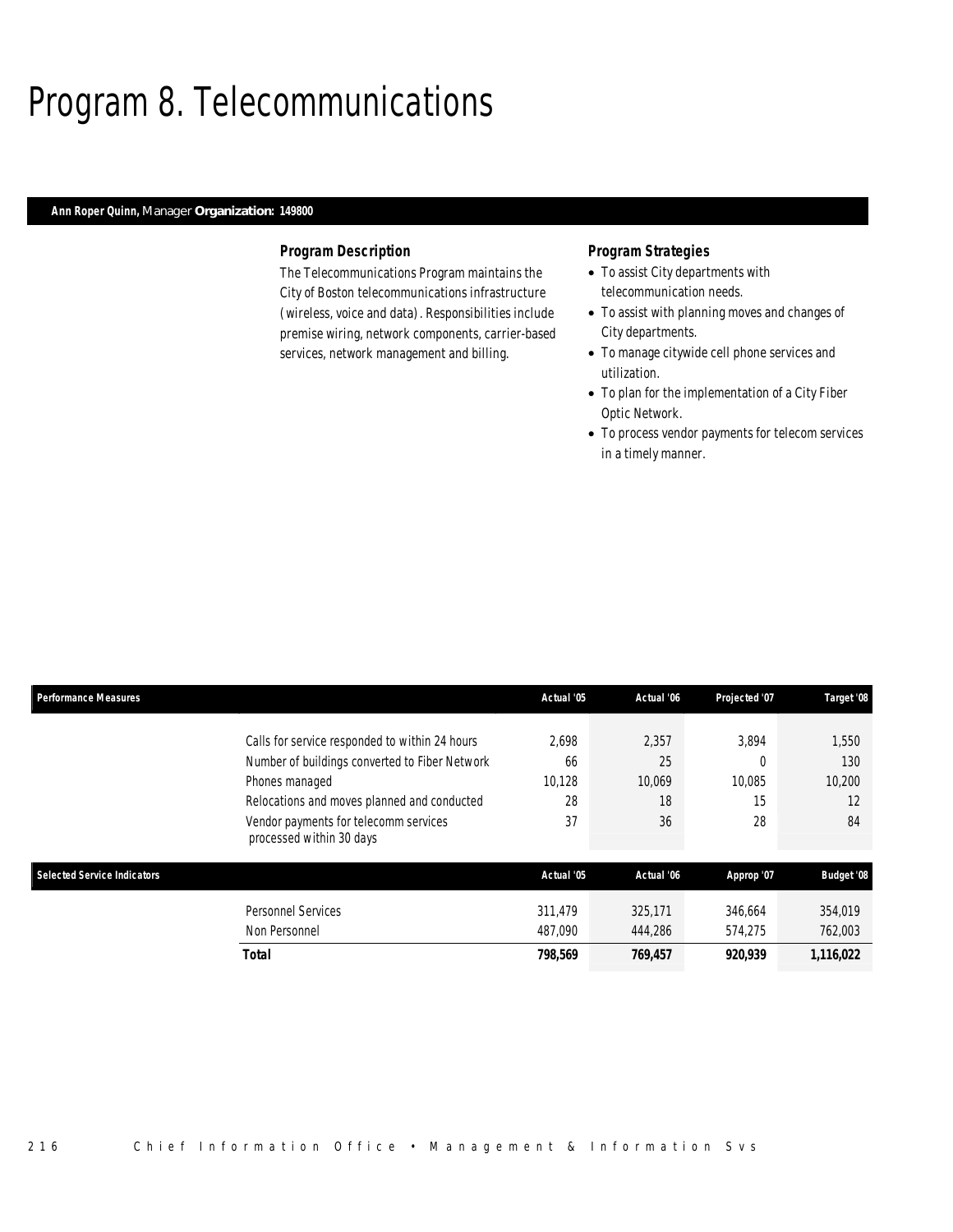## Program 9. Cable & Video Services

### *Michael Lynch, Manager Organization: 149900*

#### *Program Description*

The Cable & Video Services Program oversees the City's cable franchise(s); oversees cable construction, enforces contractual and regulatory obligations for the operators, certifies telecom companies seeking to do business with the City's Public Improvement Commission, produces government and educational access television and advocates for customers in disputes with cable operators.

- To ensure compliance by operators with cable franchise requirements by evaluating and facilitating processing of complaints between user and provider.
- To maintain and improve cable program production.
- To review and certify telecom industry companies.

| <b>Performance Measures</b>        |                                                                                                           | Actual '05        | Actual '06        | Projected '07      | Target '08         |
|------------------------------------|-----------------------------------------------------------------------------------------------------------|-------------------|-------------------|--------------------|--------------------|
|                                    | Disputes logged and resolved<br>Programs produced<br>Telecom industry companies reviewed and<br>certified | 4,873<br>395<br>5 | 2.796<br>360<br>4 | 6.038<br>432<br>3  | 4,000<br>300       |
| <b>Selected Service Indicators</b> |                                                                                                           | Actual '05        | Actual '06        | Approp '07         | <b>Budget '08</b>  |
|                                    | <b>Personnel Services</b><br>Non Personnel                                                                | 274.554<br>35,590 | 282,143<br>17.120 | 293.549<br>134,020 | 299.681<br>134,202 |
|                                    | Total                                                                                                     | 310,144           | 299,263           | 427,569            | 433,883            |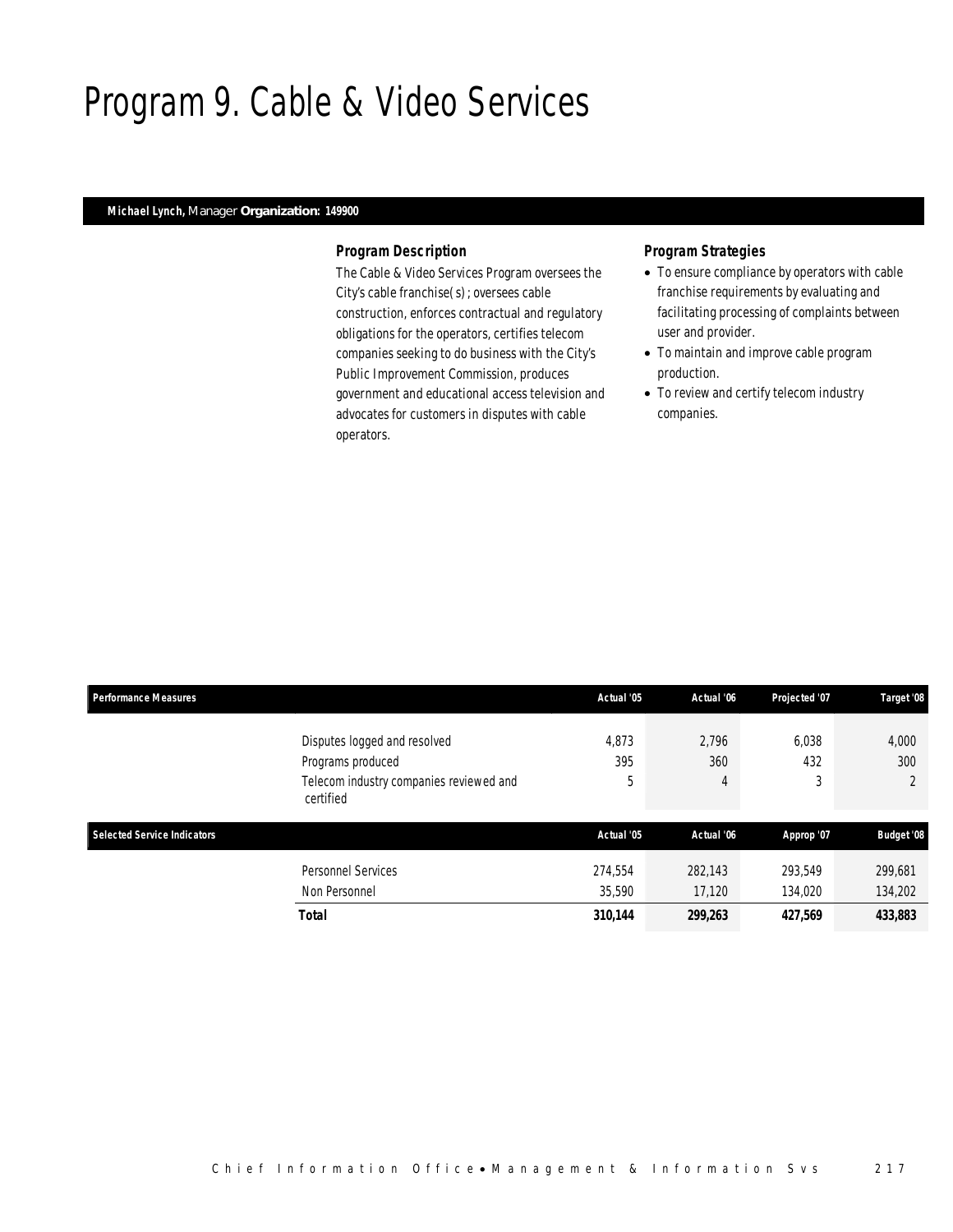### Management & Information Services Capital Budget

#### *Overview*

Capital investment in technology enables the City to work more efficiently at a lower cost, to be more responsive to citizens and to provide convenience for Boston's residents, business and visitors. Ongoing and new initiatives will build upon this progress, ensuring the City remains competitive and coordinated in computer information and communication technology.

#### *FY08 Major Initiatives*

- The City will implement a Constituent Relationship Management (CRM) system and Work Order Management (WOM) application, with enhanced call-center technology that will track citizen and business inquiries related to City services and measure the City's responsiveness.
- The implementation of an enterprise GIS program will improve the accuracy and interoperability of geographic information used by City departments. System development will continue this year.
- A City-owned fiber optic network, initially connecting 130 City buildings, will reduce operating costs by eliminating expensive leased lines, and lay the foundation for a Phase II wireless network.

| <b>Capital Budget Expenditures</b> |                         | Total Actual '05 | Total Actual '06 |          | <b>Estimated '07  Total Projected '08</b> |
|------------------------------------|-------------------------|------------------|------------------|----------|-------------------------------------------|
|                                    | <b>Total Department</b> | 105,274          | 285,375          | ,221,500 | <i>5,500,000</i>                          |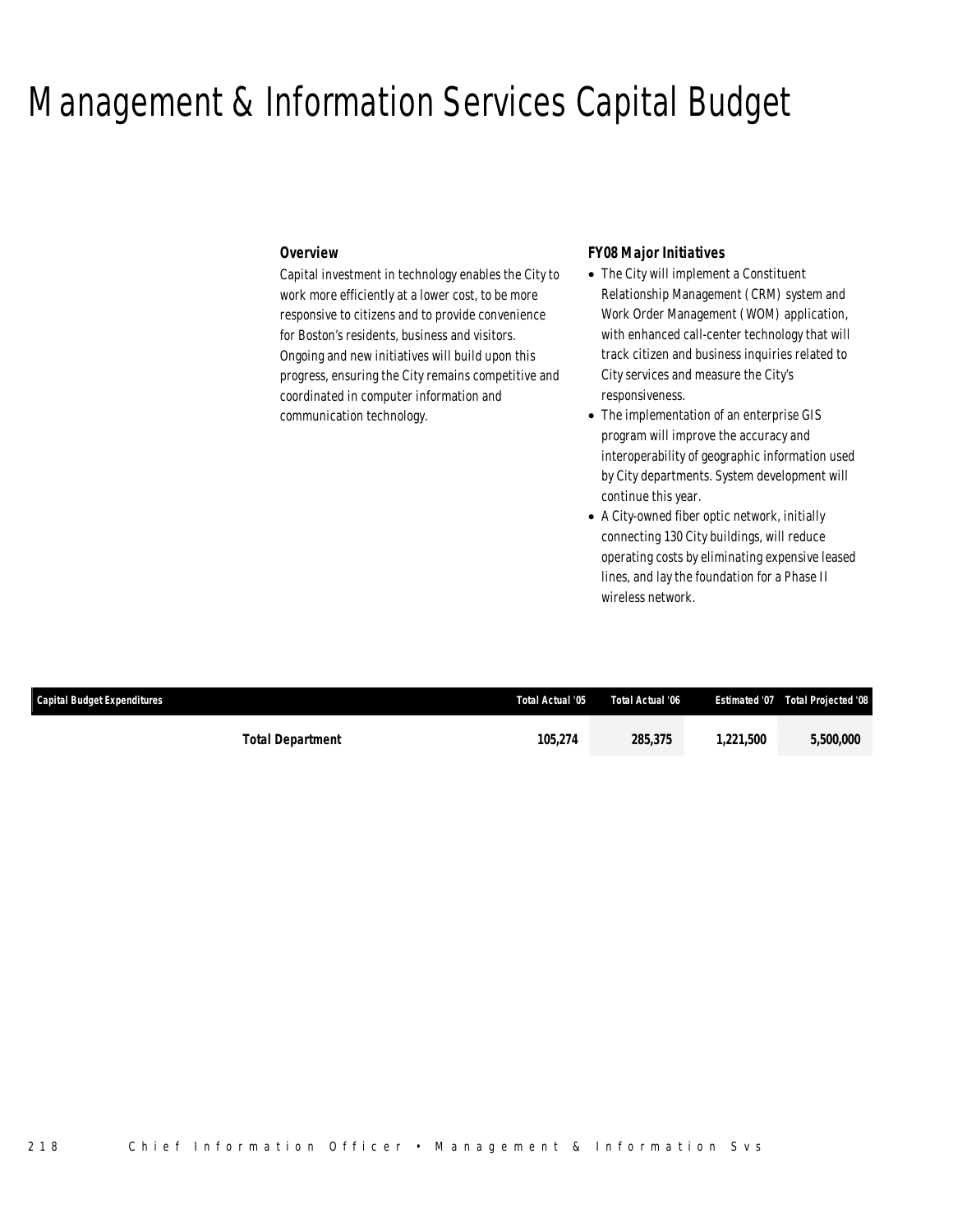#### *COMPUTER AIDED DISPATCH*

#### *Project Mission*

Evaluate CAD requirements for public safety agencies and design an approach to address anticipated public safety needs.

*Managing Department,* Management Information Services *Status,* New Project *Location,* NA

| <b>Authorizations</b>                    |          |                  |                  |             |         |
|------------------------------------------|----------|------------------|------------------|-------------|---------|
|                                          |          |                  |                  | Non Capital |         |
| Source                                   | Existing | <b>FY08</b>      | Future           | Fund        | Total   |
| City Capital                             | 200,000  | 0                | 0                | 0           | 200,000 |
| Grants/Other                             | 0        | 0                | 0                |             | 0       |
| Total                                    | 200,000  | 0                | $\theta$         | 0           | 200,000 |
| <b>Expenditures (Actual and Planned)</b> |          |                  |                  |             |         |
|                                          | Thru     |                  |                  |             |         |
| Source                                   | 6/30/06  | FY <sub>07</sub> | FY <sub>08</sub> | FY09-12     | Total   |
| City Capital                             | 0        | $\Omega$         | 100,000          | 100,000     | 200,000 |
| Grants/Other                             | $\left($ | 0                |                  |             | 0       |
| Total                                    | 0        | 0                | 100,000          | 100,000     | 200,000 |

#### *CRM/WOM AND CALL CENTER TECHNOLOGY*

#### *Project Mission*

Phase I Implementation of hardware and software for an enterprise-wide Constituent Relationship Management (CRM) system and Work Order Management (WOM) application with enhanced call-center technology. *Managing Department,* Management Information Services *Status,* New Project *Location,* NA

| <b>Authorizations</b>                    |          |                  |                  |             |           |
|------------------------------------------|----------|------------------|------------------|-------------|-----------|
|                                          |          |                  |                  | Non Capital |           |
| Source                                   | Existing | <b>FY08</b>      | Future           | Fund        | Total     |
| City Capital                             | 0        | 3,800,000        | 0                | 0           | 3,800,000 |
| Grants/Other                             | 0        |                  | 0                | 0           | 0         |
| Total                                    | 0        | 3,800,000        | $\mathbf 0$      | 0           | 3,800,000 |
| <b>Expenditures (Actual and Planned)</b> |          |                  |                  |             |           |
|                                          | Thru     |                  |                  |             |           |
| Source                                   | 6/30/06  | FY <sub>07</sub> | FY <sub>08</sub> | FY09-12     | Total     |
| City Capital                             | 0        | 0                | 1.400.000        | 2,400,000   | 3,800,000 |
| Grants/Other                             | 0        | $\left($         | 0                |             | 0         |
| Total                                    | 0        | 0                | 1.400.000        | 2.400.000   | 3,800,000 |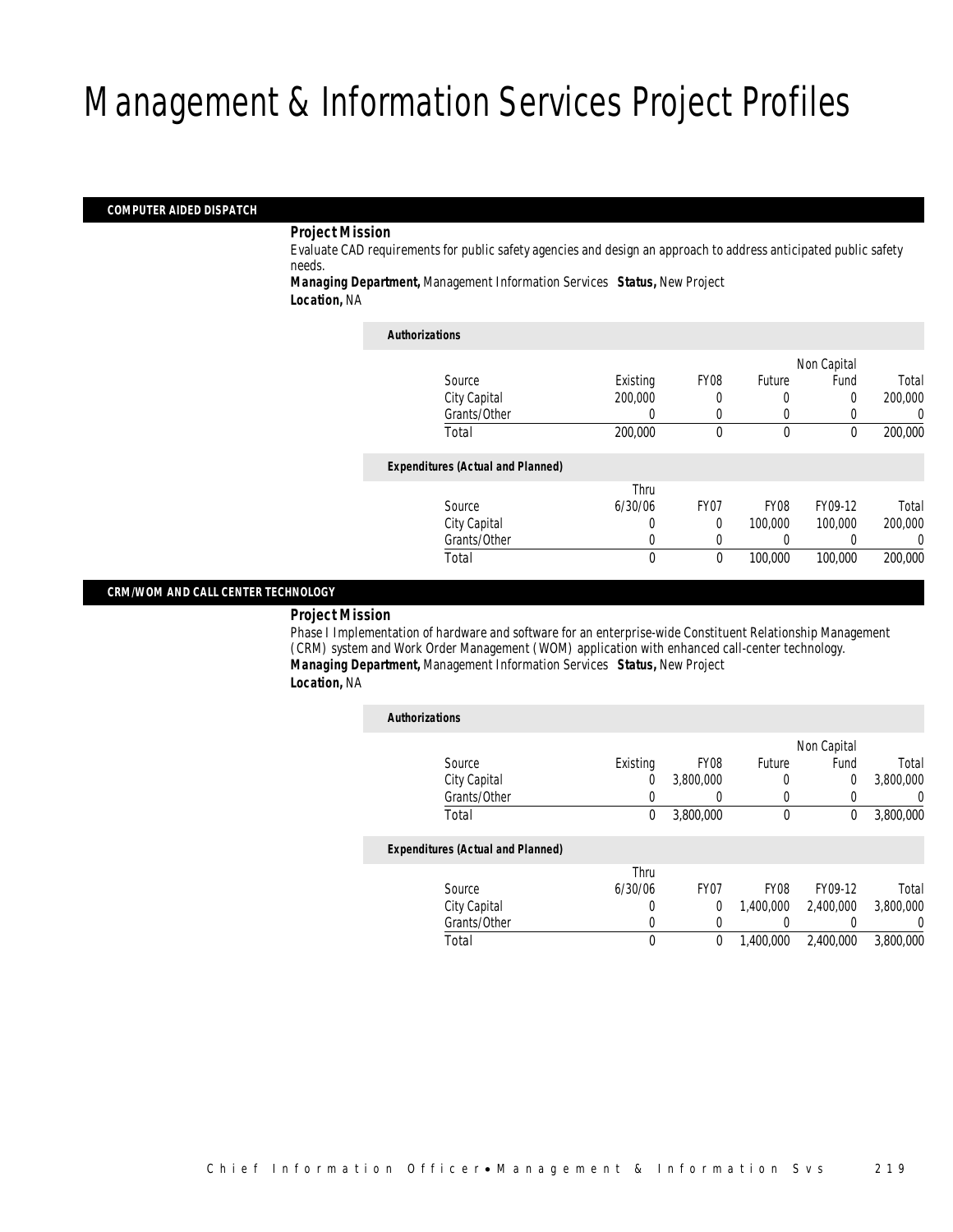#### *ENTERPRISE GEOGRAPHIC INFORMATION SYSTEM*

#### *Project Mission*

Develop and implement components of a Citywide enterprise GIS program. *Managing Department,* Management Information Services *Status,* New Project *Location,* NA

| <b>Authorizations</b>                    |          |             |             |             |          |
|------------------------------------------|----------|-------------|-------------|-------------|----------|
|                                          |          |             |             | Non Capital |          |
| Source                                   | Existing | <b>FY08</b> | Future      | Fund        | Total    |
| City Capital                             | 0        | 500,000     | 0           | 0           | 500,000  |
| Grants/Other                             | 0        | 0           | 0           | 0           | U        |
| Total                                    | 0        | 500,000     | $\mathbf 0$ | 0           | 500,000  |
| <b>Expenditures (Actual and Planned)</b> |          |             |             |             |          |
|                                          | Thru     |             |             |             |          |
| Source                                   | 6/30/06  | FY07        | <b>FY08</b> | FY09-12     | Total    |
| City Capital                             | 0        | 0           | 200,000     | 300,000     | 500,000  |
| Grants/Other                             | 0        | 0           | 0           |             | $\left($ |
| Total                                    | 0        | 0           | 200,000     | 300,000     | 500,000  |

#### *FIBER OPTIC NETWORK*

#### *Project Mission*

Develop a City-managed fiber optic network to replace leased data lines between City buildings. The initial phase will connect 130 City-owned buildings.

*Managing Department,* Management Information Services *Status,* In Construction *Location,* Citywide

| <b>Authorizations</b>                    |           |                  |                  |             |                |
|------------------------------------------|-----------|------------------|------------------|-------------|----------------|
|                                          |           |                  |                  | Non Capital |                |
| Source                                   | Existing  | <b>FY08</b>      | Future           | Fund        | Total          |
| City Capital                             | 3,000,000 | 0                | 3,000,000        | $\Omega$    | 6,000,000      |
| Grants/Other                             | 0         | 0                | 0                | 750,000     | 750,000        |
| Total                                    | 3,000,000 | 0                | 3,000,000        | 750,000     | 6,750,000      |
| <b>Expenditures (Actual and Planned)</b> |           |                  |                  |             |                |
|                                          | Thru      |                  |                  |             |                |
| Source                                   | 6/30/06   | FY <sub>07</sub> | FY <sub>08</sub> | FY09-12     | Total          |
| City Capital                             | 0         | $\Omega$         | 2,500,000        | 3.500.000   | 6.000.000      |
| Grants/Other                             | 0         | 0                |                  |             | $\overline{0}$ |
| Total                                    | 0         | 0                | 2.500.000        | 3.500.000   | 6.000.000      |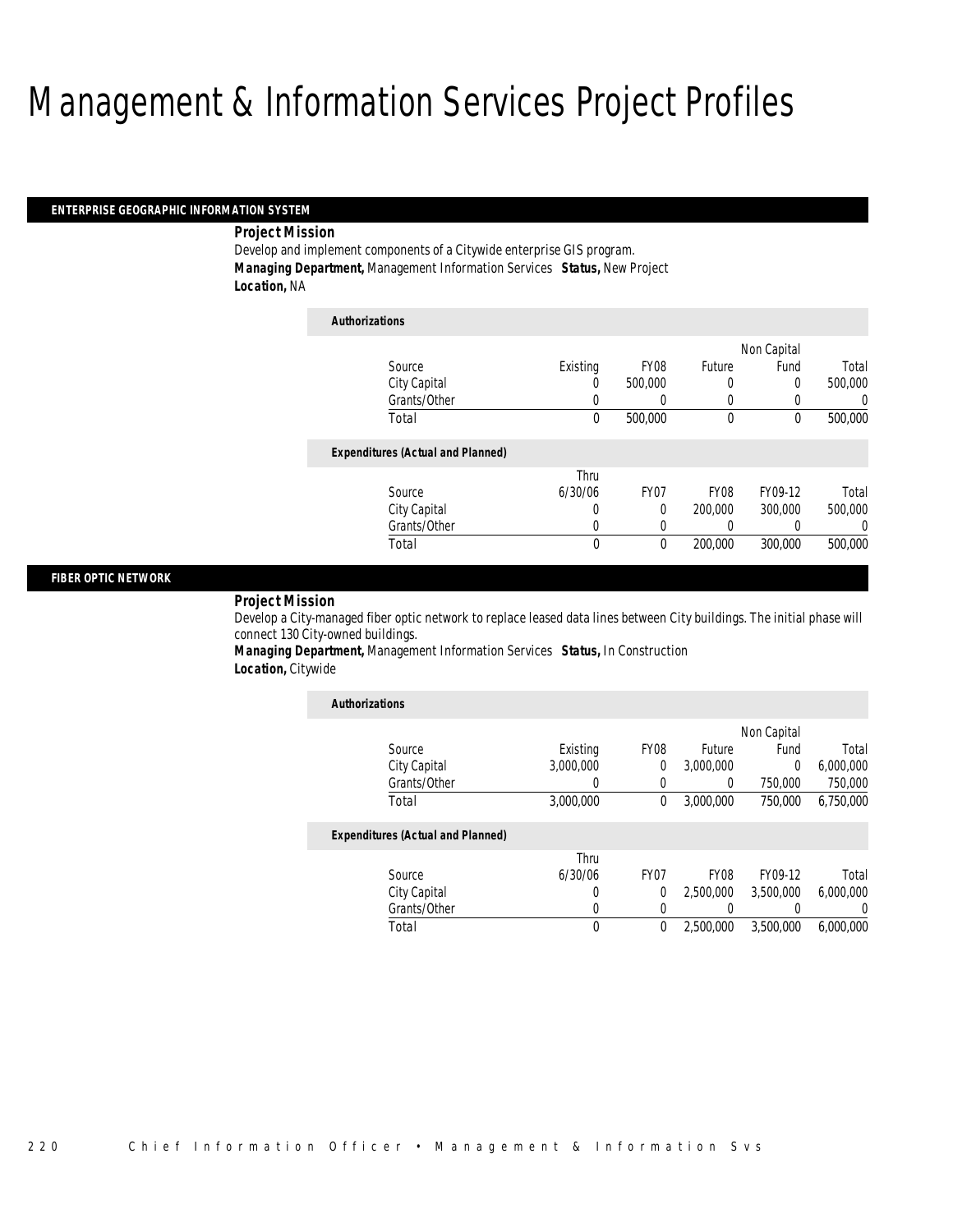#### *IMAGING AND WORK FLOW SYSTEM*

*Project Mission* 

Establish an enterprise-wide imaging and workflow platform that can be used to image and store departmental records as well as route and track various paper documents through City processes. *Managing Department,* Management Information Services *Status,* To Be Scheduled *Location,* NA

| <b>Authorizations</b>                    |          |                  |             |             |           |
|------------------------------------------|----------|------------------|-------------|-------------|-----------|
|                                          |          |                  |             | Non Capital |           |
| Source                                   | Existing | <b>FY08</b>      | Future      | Fund        | Total     |
| City Capital                             | 250,000  | 500,000          | 550,000     | 0           | 1,300,000 |
| Grants/Other                             | 0        | 0                | 0           | 0           | 0         |
| Total                                    | 250,000  | 500,000          | 550,000     | 0           | 1,300,000 |
| <b>Expenditures (Actual and Planned)</b> |          |                  |             |             |           |
|                                          | Thru     |                  |             |             |           |
| Source                                   | 6/30/06  | FY <sub>07</sub> | <b>FY08</b> | FY09-12     | Total     |
| City Capital                             | 98.290   | 0                | 300,000     | 901.710     | 1,300,000 |
| Grants/Other                             | 0        | 0                | 0           |             | 0         |
| Total                                    | 98,290   | 0                | 300,000     | 901.710     | 1,300,000 |

#### *MIS COMPUTER ROOM SECURITY*

#### *Project Mission*

Upgrade smoke detectors and surveillance cameras within the City data center and attached offices. Upgrade the battery bank that supplies power to the data center in the event of electrical outage. *Managing Department,* Management Information Services *Status,* To Be Scheduled

*Location,* Central Business District

| <b>Authorizations</b>                    |          |                  |             |             |          |
|------------------------------------------|----------|------------------|-------------|-------------|----------|
|                                          |          |                  |             | Non Capital |          |
| Source                                   | Existing | FY08             | Future      | Fund        | Total    |
| City Capital                             | 115,000  | 0                | O           | 0           | 115,000  |
| Grants/Other                             | 0        | $\Omega$         | 0           |             | $\Omega$ |
| Total                                    | 115,000  | 0                | $\theta$    | $\Omega$    | 115,000  |
| <b>Expenditures (Actual and Planned)</b> |          |                  |             |             |          |
|                                          | Thru     |                  |             |             |          |
| Source                                   | 6/30/06  | FY <sub>07</sub> | <b>FY08</b> | FY09-12     | Total    |
| City Capital                             | 0        | 0                | 0           | 115,000     | 115,000  |
| Grants/Other                             | 0        | $\left($         | 0           |             | 0        |
| Total                                    |          | 0                | 0           | 115,000     | 115,000  |